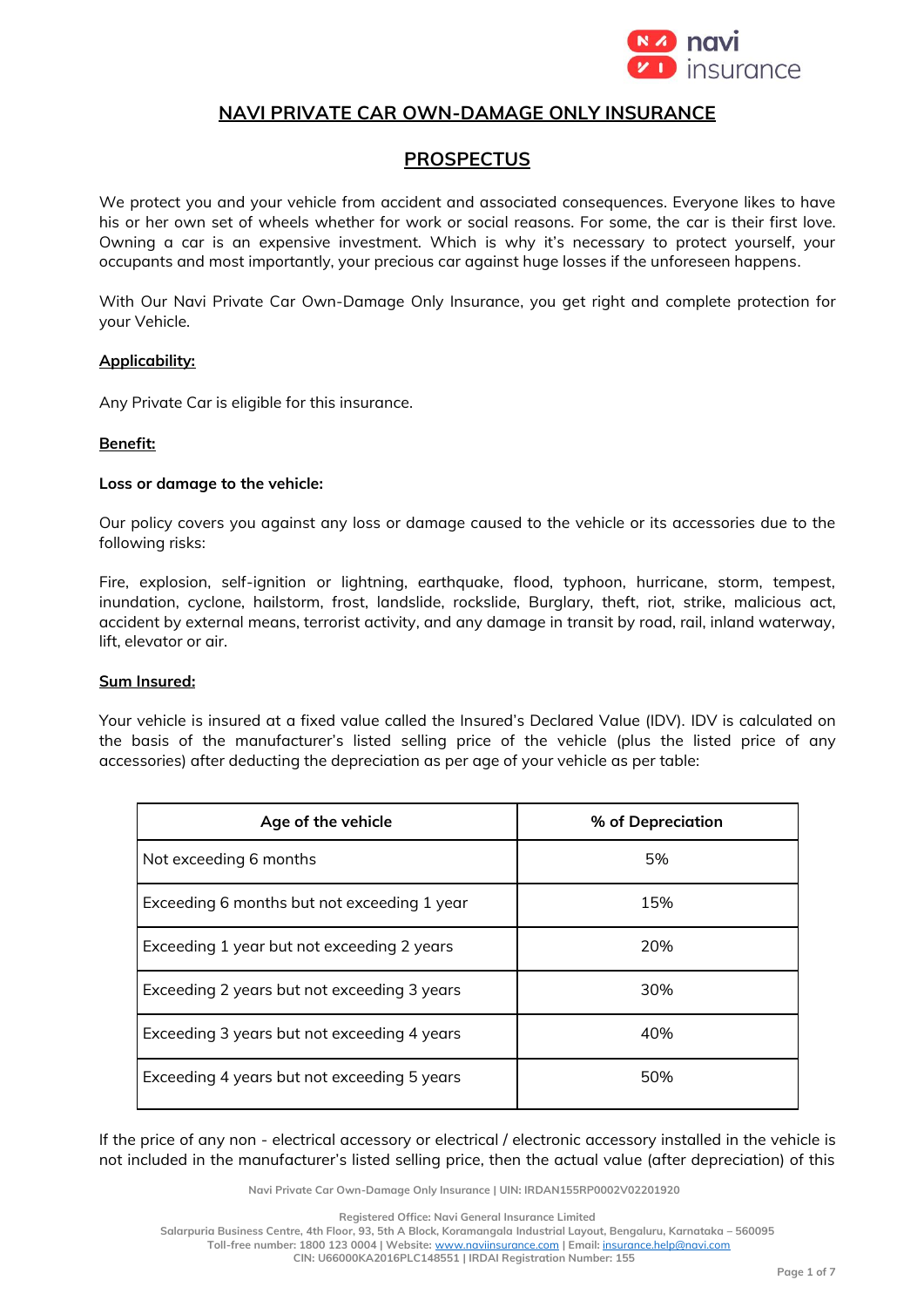

item can be added to the Sum Insured over and above the IDV of the vehicle for extending the cover to these items as well.

Similarly, CNG-LPG bi-fuel kit can also be covered by paying additional premium.

In the unfortunate event of total loss or theft, we pay you the IDV mentioned on the policy without any deduction.

### **Premium:**

Premium will be charged as per rate applicable on the date of insuring the vehicle.

#### **Discounts Available:**

#### **You can reduce your premium by availing following discounts, if you are eligible for the same.**

**No Claim Bonus**: If you have not claimed in the preceding year you are entitled for No Claim Bonus (NCB) on renewals (as per table below). NCB can be availed even if you shift your insurance from another insurance company to us. NCB will only be allowed provided the Policy is renewed within 90 days of the expiry of the previous policy.

| <b>Claim Experience</b>                  | % discount on OD Premium |
|------------------------------------------|--------------------------|
| The Preceding year of risk               | 20%                      |
| Preceding two consecutive year of risk   | 25%                      |
| Preceding three consecutive year of risk | 35%                      |
| Preceding four consecutive year of risk  | 45%                      |
| Preceding five consecutive year of risk  | 50%                      |

#### **Other Discounts:**

**Voluntary Deductible discount**: This is the amount you voluntarily opt to bear yourself in addition to compulsory deductible\* in respect of each and every loss under the policy. A further discount on the premium is available if you opt for a Voluntary Excess.

\*Compulsory deductible is the amount of loss which you bear for each and every claim.

**Automobile Association Membership**: You can also avail an additional discount of 5% subject to maximum of Rs200 if you are a member of a recognized Automobile Association in India.

**Anti-Theft device discount**: If your vehicle is fitted with anti-theft device approved by Automobile Research Association of India (ARAI), you are eligible for additional discount of 2.5% in premium subject to maximum of Rs.500/-

**Specially Designed / Modified Vehicles for the Blind, Handicapped and Mentally challenged persons:**  In case of cars specially designed/modified for use of blind, handicapped and mentally challenged

**Navi Private Car Own-Damage Only Insurance | UIN: IRDAN155RP0002V02201920**

**Registered Office: Navi General Insurance Limited**

**Salarpuria Business Centre, 4th Floor, 93, 5th A Block, Koramangala Industrial Layout, Bengaluru, Karnataka – 560095 Toll-free number: 1800 123 0004 | Website:** [www.naviinsurance.com](http://www.naviinsurance.com/) **| Email:** [insurance.help@navi.com](mailto:insurance.help@navi.com) **CIN: U66000KA2016PLC148551 | IRDAI Registration Number: 155**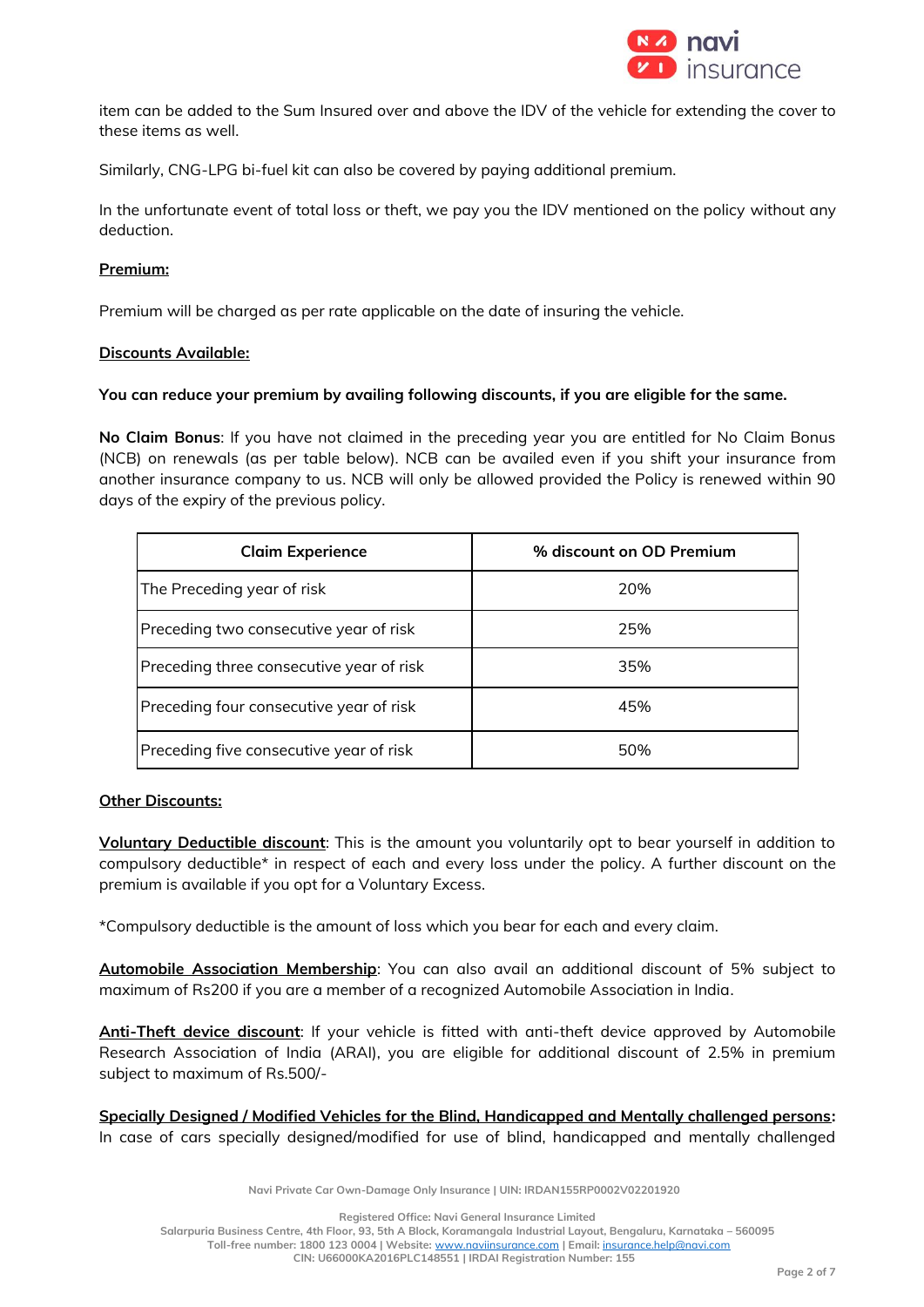

persons, a discount of 50% is allowed on premium if the Registration Certificate is endorsed accordingly.

**Discount for Vintage Car**: If you own Cars that are certified as Vintage car by Vintage and Classic car club of India will be eligible for discount of 25%.

**Online Sourcing/Direct Channel Discount:** If you are buying this policy directly from us, you will be eligible for a discount of 15%.

**Installed Telematics Device Discount:** If you have installed a telematics device on your vehicle you are allowed for a discount of 5%.

**Mileage Based Discount: Y**ou are eligible for discount up to 10% if you drive less than 10,000 Km's in a year and have existing NCB of 25% and above.

**#Family Fleet Discount:** A discount of 5% is being offered for every additional vehicle insured with us from the same family\*. This vehicle could either be a two-wheeler or a four-wheeler.

\*Family means: Self, Spouse, Children, Father & Mother.

**#NAVIGI Duniya Discount (Loyalty Discount):** If you are our existing customer a discount of 5% will be offered to you on purchase of this policy.

# If you are eligible for both then maximum discount allowable is only 5%.

#### **GENERAL EXCEPTIONS:**

The company shall not be liable if loss or damage is attributed to the following;

- 1. If the vehicle insured herein is used otherwise than in accordance with the 'Limitations as to Use' provision which prohibits use of vehicle for
	- a. Hire & Reward
	- b. Carriage of goods other than samples or personal luggage
	- c. Organized racing
	- d. Pace making
	- e. Speed testing
	- f. Reliability trials
	- g. Use in connection with motor trade
- 2. If vehicle is driven by any person other than a Driver as stated in the Driver's Clause.
- 3. In respect of any claim arising out of any contractual liability.
- 4. Consequential loss, wear & tear, depreciation, mechanical or electrical breakdown.
- 5. If person driving your vehicle is under the influence of intoxicating liquor or drugs.
- 6. Any accidental loss or damage and/or liability caused sustained or incurred outside the geographical area;
- 7. Any accidental loss or damage to any property whatsoever or any loss or expense whatsoever resulting or arising there from or any consequential loss.
- 8. War, Invasion, the Act of foreign enemies, hostilities or warlike operations (whether before or after declaration of war), Civil War, Mutiny, Rebellion Military or usurped power, nuclear weapons

**Navi Private Car Own-Damage Only Insurance | UIN: IRDAN155RP0002V02201920**

**Registered Office: Navi General Insurance Limited**

**Salarpuria Business Centre, 4th Floor, 93, 5th A Block, Koramangala Industrial Layout, Bengaluru, Karnataka – 560095 Toll-free number: 1800 123 0004 | Website:** [www.naviinsurance.com](http://www.naviinsurance.com/) **| Email:** [insurance.help@navi.com](mailto:insurance.help@navi.com)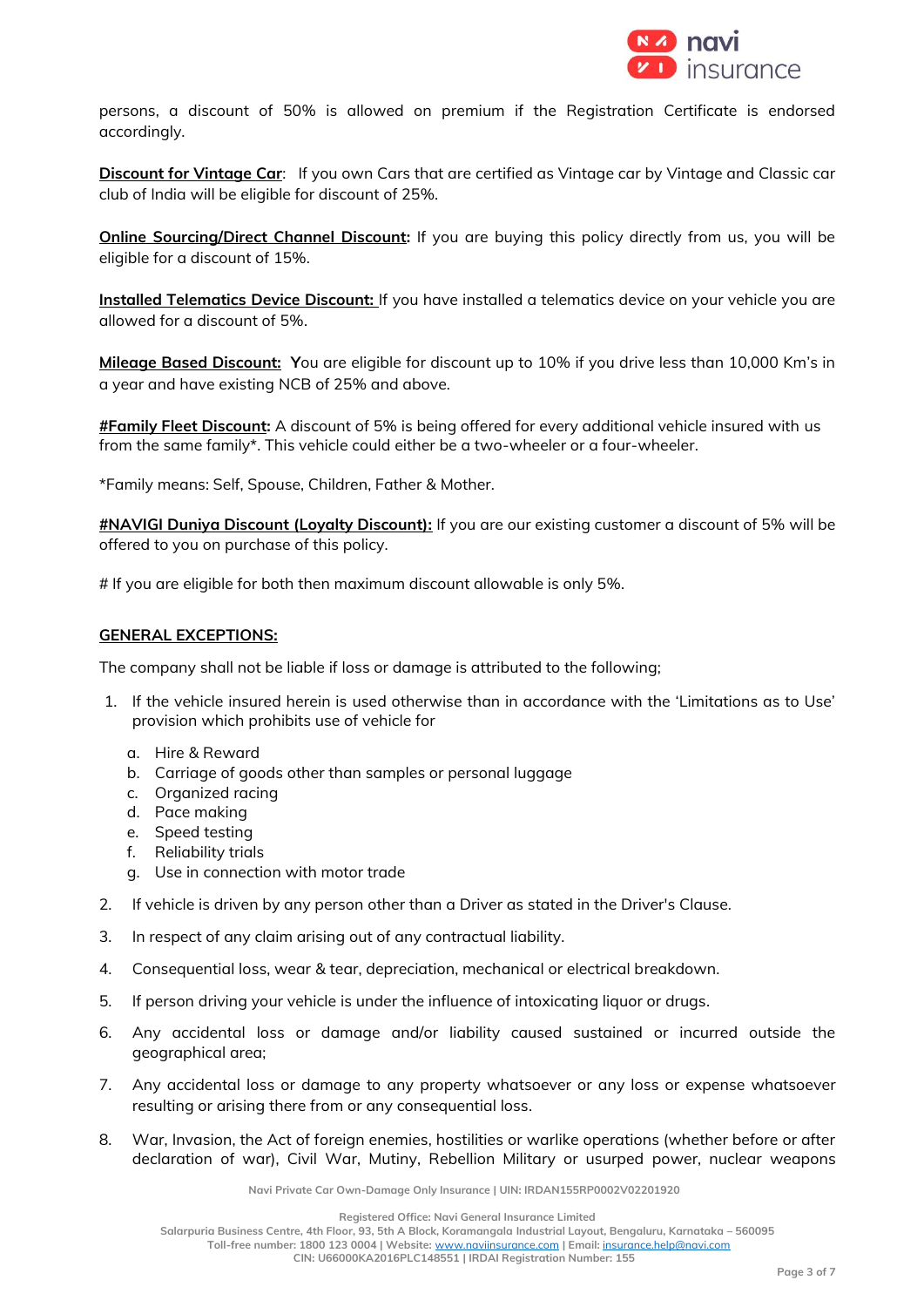

material, liability arising from ionising radiations or contamination by radioactivity from any nuclear fuel.

# *(Note: the above is an abridged wording of the policy exclusions. Please refer to the policy document for the full listing)*

#### **Cancellation:**

**Cancellation by You** - Policy/certificate can be cancelled at any time by giving 15 days' prior written notice to us. Refund of premium shall be computed in accordance with short period rate for the period the Policy has been in force provided no claim has occurred up to the date of cancellation. Proof of insurance elsewhere must be provided to us for cancellation of policy.

**Cancellation by Insurer** – We may cancel the policy by sending fifteen days' notice by recorded delivery to you at your last known address on the grounds of misrepresentation, fraud, non-disclosure of material facts or non-cooperation. In the event of cancellation of this Policy on grounds of misrepresentation, fraud, non-disclosure of material facts, the policy shall stand cancelled ab-initio and there will be no refund of premium. In the event the policy is cancelled on the grounds of noncooperation by you then the premium shall be computed and retained in accordance with short period rate for the period the Policy has been in force provided no claim has occurred up to the date of cancellation.

Where the ownership of the vehicle is transferred, the Policy cannot be cancelled unless evidence that the vehicle is insured elsewhere is produced.

| <b>PERIOD</b>                                 | % OF ANNUAL PREMIUM RATE |
|-----------------------------------------------|--------------------------|
| Not exceeding 1 month                         | 20%                      |
| Exceeding 1 month but not exceeding 2 months  | 30%                      |
| Exceeding 2 months but not exceeding 3 months | 40%                      |
| Exceeding 3 months but not exceeding 4 months | 50%                      |
| Exceeding 4 months but not exceeding 5 months | 60%                      |
| Exceeding 5 months but not exceeding 6 months | 70%                      |
| Exceeding 6 months but not exceeding 7 months | 80%                      |
| Exceeding 7 months but not exceeding 8 months | 90%                      |
| Exceeding 8 months                            | Full annual premium/rate |

## **Short period rate of cancellation will be as per table below**:

#### **Renewal**

### **Renewal of policy:**

The Policy can be renewed on or before the end of the Policy Period subject to realization of renewal premium. However, we shall not be bound to give notice that such renewal is due. Also, we may exercise option of not renewing the policy on grounds of fraud, misrepresentation, non-cooperation, moral hazard

**Navi Private Car Own-Damage Only Insurance | UIN: IRDAN155RP0002V02201920**

**Registered Office: Navi General Insurance Limited**

**Salarpuria Business Centre, 4th Floor, 93, 5th A Block, Koramangala Industrial Layout, Bengaluru, Karnataka – 560095 Toll-free number: 1800 123 0004 | Website:** [www.naviinsurance.com](http://www.naviinsurance.com/) **| Email:** [insurance.help@navi.com](mailto:insurance.help@navi.com)

**CIN: U66000KA2016PLC148551 | IRDAI Registration Number: 155**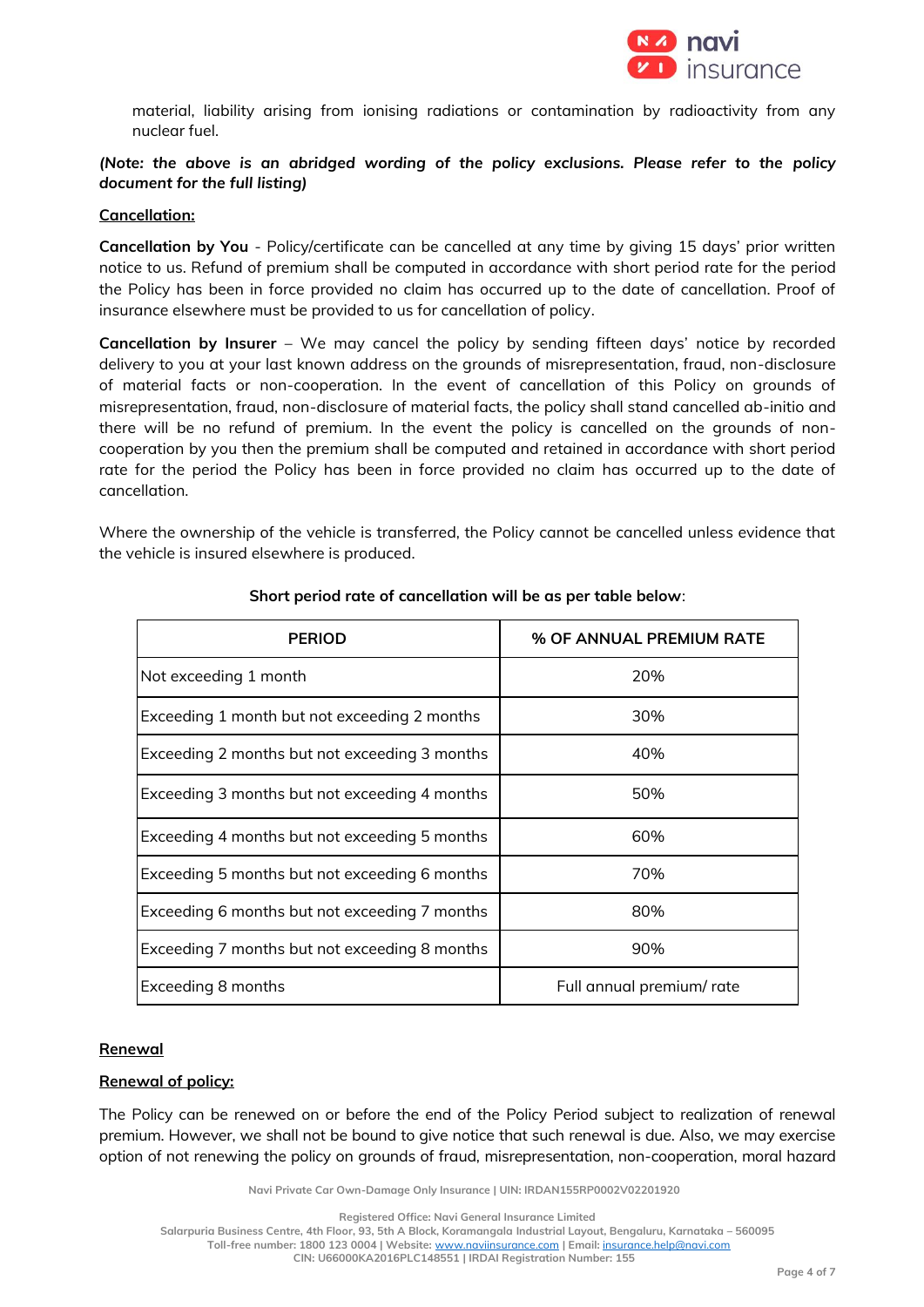

or suppression of any material fact either at the time of taking the Policy or any time during the currency of the policy. Policy coverage, premium, and terms and conditions of the policy may change on renewal.

### **Claims Procedure**

We all take precautions to avert accidents however in the event of any unfortunate accident be rest assured of complete assistance from us.

It is very convenient to get in touch with us by calling our Toll-Free Helpline on **18001230004.** Alternatively, one can reach us by using Mobile Application OR Customer Portal at our Website **[www.naviinsurance.com](http://www.naviinsurance.com/)** OR by sending an e-mail at **[insurance.help@navi.com.](mailto:insurance.help@navi.com)** 

Intimation of claim to us, immediately on occurrence, will ensure prompt and effective assistance.

Notice shall be given in writing to the Company immediately upon the occurrence of any accidental or loss or damage in the event of any claim and thereafter the insured shall give all such information and assistance as the Company shall require. Every letter claims writ summons and/or process or copy thereof shall be forwarded to the Company immediately on receipt by the insured. Notice shall also be given in writing to the Company immediately the insured shall have knowledge of any impending prosecution inquest or fatal inquiry in respect of any occurrence which may give rise to a claim under this Policy. In case of theft or other criminal act which may be the subject of a claim under this Policy the insured shall give immediate notice to the police and co-operate with the Company in securing the conviction of the offender.

While notifying the claim, following information should be provided:

- Name of insured
- Insured contact numbers
- Policy number
- Date and time of loss
- Location of loss
- Nature and approximate extent of loss
- Place and contact details of the person at the loss location

On receipt of notice of loss, Company will respond immediately and provide information to the insured on the claim procedures.

In cases where surveyor is to be appointed for assessment of loss, Company shall immediately appoint surveyor within 72 hours of receipt of intimation from the insured. Company shall communicate the details of the appointment of surveyor, including the role, duties and responsibilities of the surveyor to the insured by letter, email or any other electronic form immediately after the appointment of the surveyor.

Insured/Claimant shall submit following documents in support of the claim notified to us in addition to Claim Form. Where documents are available in public domain or with a public authority, the surveyor/Company will obtain themselves. The Company may ask additional relevant documents basis nature, complexity and circumstances of the loss.

#### **For Accident Claims**

- Proof of insurance Policy copy
- Copy of Registration Book, Tax Receipt [original required for verification]
- Copy of Motor Driving License of the person driving the vehicle at the time of accident (original required for verification)
- Police Panchanama /FIR (In case of Third-Party property damage /Death / Body Injury)
- Estimate for repairs if available

**Navi Private Car Own-Damage Only Insurance | UIN: IRDAN155RP0002V02201920**

**Registered Office: Navi General Insurance Limited**

**Salarpuria Business Centre, 4th Floor, 93, 5th A Block, Koramangala Industrial Layout, Bengaluru, Karnataka – 560095 Toll-free number: 1800 123 0004 | Website:** [www.naviinsurance.com](http://www.naviinsurance.com/) **| Email:** [insurance.help@navi.com](mailto:insurance.help@navi.com) **CIN: U66000KA2016PLC148551 | IRDAI Registration Number: 155**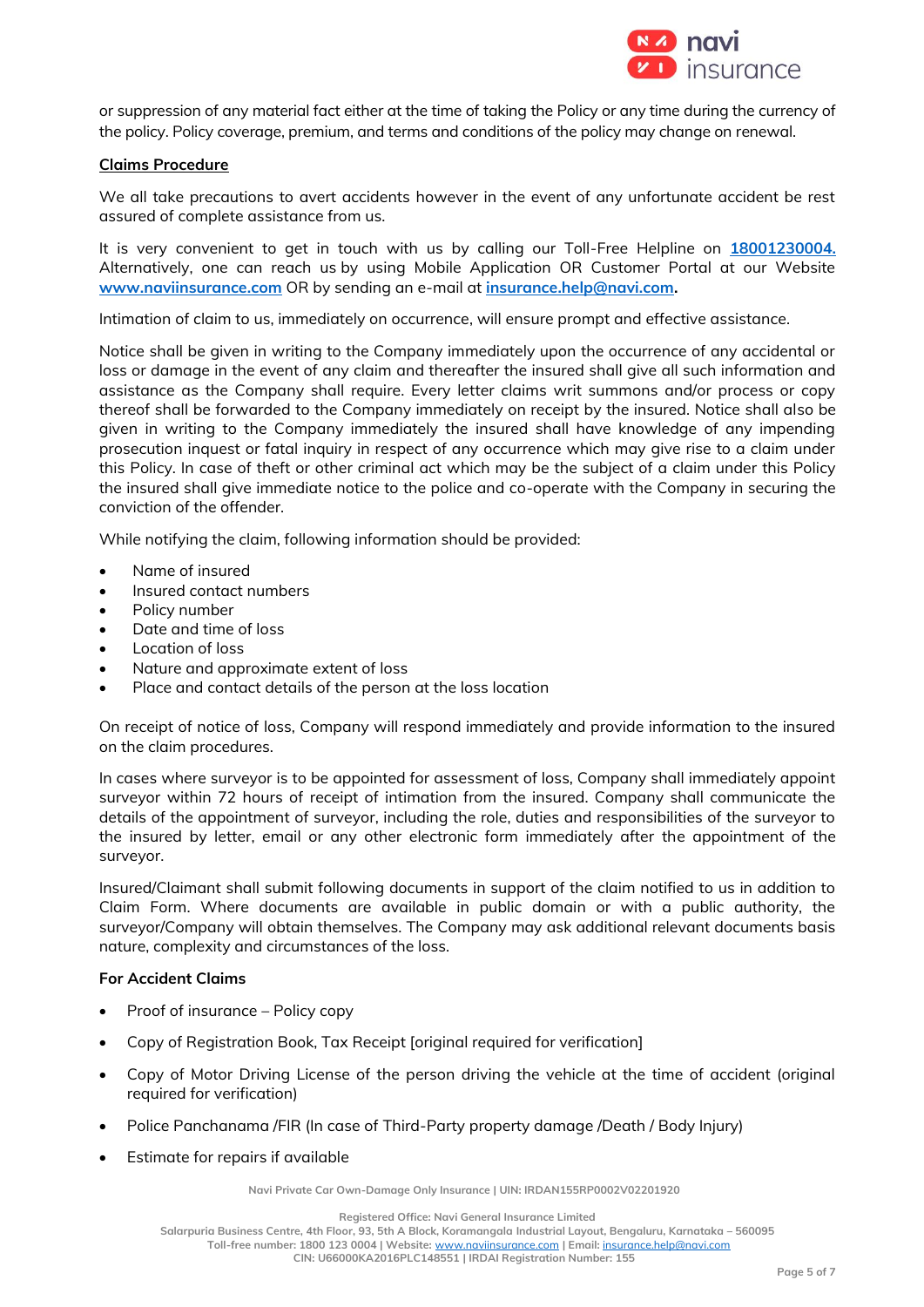

• Repair Bills/Invoices and payment receipts after the job is completed

# **Documents for Theft Claims**

- Original Policy document
- Original Registration Book/Certificate and Tax Payment Receipt
- All the sets of keys/Service Booklet/Warranty Card/Original Purchase Invoice
- Police Panchanama/ FIR and Final Investigation Report/Non-Traceable Report.
- Acknowledged copy of letter addressed to RTO intimating theft and informing "NON-USE"
- Form 28, 29 and 30 signed by the Insured and Form 35 signed by the Financer/ transferred RC as applicable
- Letter of Subrogation
- NOC from the Financer if claim is to be paid to Insured.

The surveyor shall start the survey immediately unless there is a contingency that delays immediate survey, in any case within 48 hours of his appointment. Interim report of the physical details of the loss shall be recorded and uploaded/forwarded to the Company within the shortest time but not later than 15 days from the date of first visit of the surveyor. A copy of the interim report shall be furnished by the Company to the insured/claimant, if he so desires.

Where the insured is unable to furnish all the particulars required by the surveyor or where the surveyor does not receive the full cooperation of the insured, the Company or the surveyor, as the case may be, will inform in writing to the insured about the consequent delay that may result in the assessment of the claim. Company and the surveyor will follow up with the insured for pending information/documents guiding the insured with regard to submissions to be made. The Company and/or surveyor will not call for any information/document that is not relevant for the claim.

The surveyor shall, subject to the para above, submit his final report to the Company within 30 days of his appointment. A copy of the surveyor's report shall be furnished to the insured/claimant, on request.

Where special circumstances exist in respect of a claim either due to its special / complicated nature, or due to difficulties associated with replacement/reinstatement, the surveyor shall, seek an extension from Company for submission of his report. In such an event, the Company will give the status to the insured/claimant fortnightly wherever warranted. The Company may make provisional/ on account payment based on the admitted claim liability.

If Company, on the receipt of a survey report, finds that it is incomplete in any respect, it shall require the surveyor, under intimation to the insured/claimant, to furnish an additional report on certain specific issues as may be required by the Company. Such a request may be made by the Company within 15 days of the receipt of the final survey report and not more than once in case of a claim.

The surveyor, on receipt of this communication, shall furnish an additional report within three weeks from the date of receipt of communication from the Company.

On receipt of the final survey report or the additional survey report, as the case may be, and on receipt of all required information/documents that are relevant and necessary for the claim, the Company shall offer a settlement of the claim to the insured/claimant within a period of 30 days. If the Company, for any reasons to be recorded in writing and communicated to the insured/claimant, decides to reject a claim under the policy, it shall do so within a period of 30 days from the receipt of the final survey report and/or additional information/documents or the additional survey report, as the case may be.

In case, the amount admitted is less than the amount claimed, then the Company shall inform the insured/claimant in writing about the basis of settlement. Where the claim is rejected, the Company shall give the reasons for the same in writing drawing reference to the specific terms and conditions of the policy document.

**Navi Private Car Own-Damage Only Insurance | UIN: IRDAN155RP0002V02201920**

**Registered Office: Navi General Insurance Limited**

**Salarpuria Business Centre, 4th Floor, 93, 5th A Block, Koramangala Industrial Layout, Bengaluru, Karnataka – 560095 Toll-free number: 1800 123 0004 | Website:** [www.naviinsurance.com](http://www.naviinsurance.com/) **| Email:** [insurance.help@navi.com](mailto:insurance.help@navi.com) **CIN: U66000KA2016PLC148551 | IRDAI Registration Number: 155**